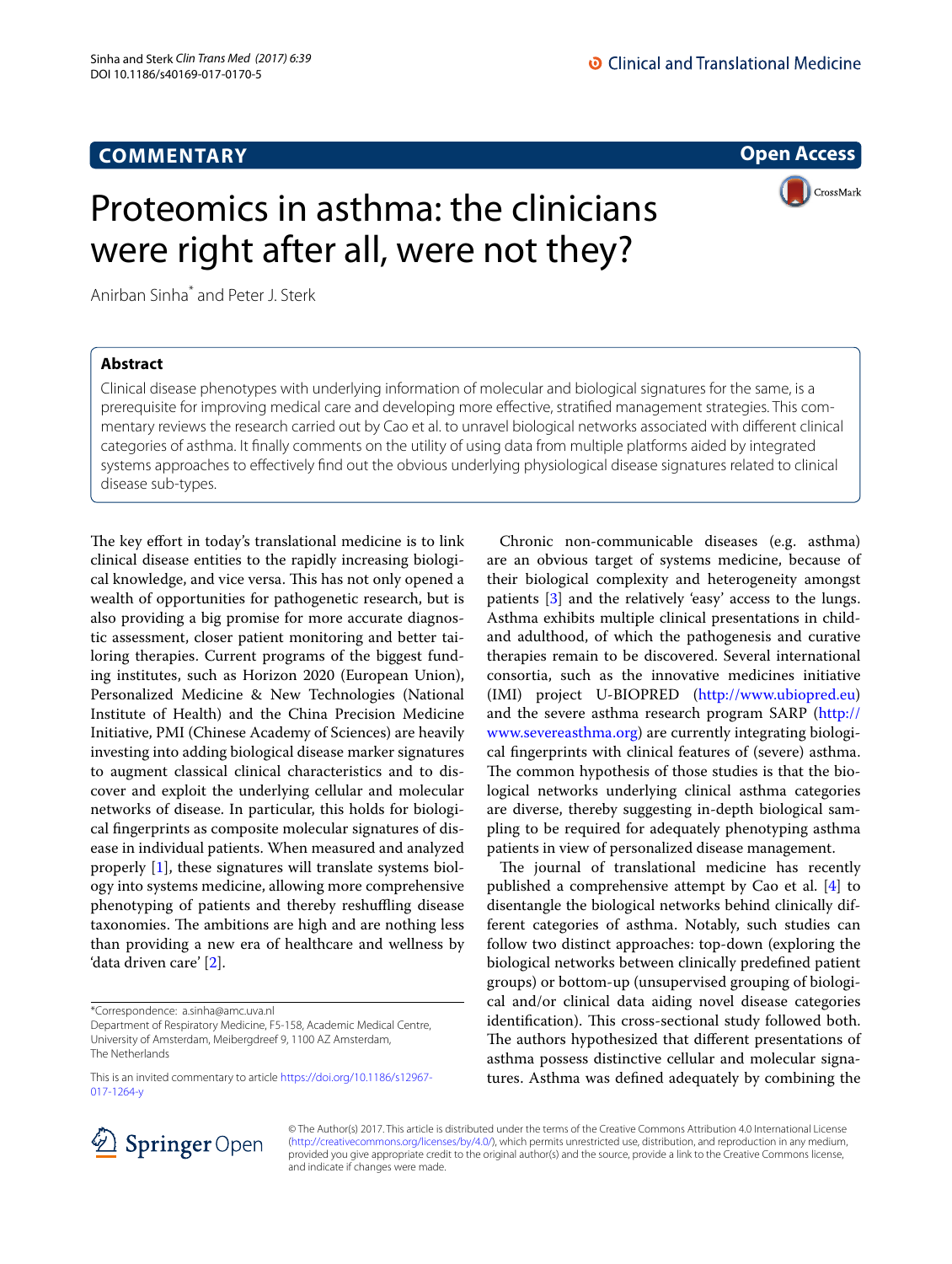criteria of episodic symptoms and documented variable airfow limitation. Diferent categories of asthma were based on distinguishable clinical presentation: classical (wheezing with/without dyspnea, cough/chest tightness), cough variant (cough as the sole presenting symptom) and chest tightness variant asthma (defned solely by chest tightness). The authors threw in sophisticated proteomics of induced-sputum supernatant, using reversephase HPLC/tandem mass spectrometry (MS/MS). The normalized data were analyzed using principal component analysis (PCA) and partial least squares discrimination analysis (PLS-DA).

The findings and message of the paper are rather straight forward. Namely, the authors found two proteomics-driven groups of subjects as defned by PCA and PLS-DA. Not unexpectedly, there were signifcant diferences between patients with asthma and controls revealing diferential expression of 23 amongst 1126 sputum proteins covering a large range of networks related to immunity, infammation, protease activity, angiogenesis etc. Seven proteins in each subgroup of asthma showed signifcant diferences with controls, separately. However, the major result of this study is represented by the absence of signifcant diferences in sputum proteins between the three clinically defned subgroups of asthma: classical, cough and chest tightness variant asthma. This is rather unexpected, since if anything one would have anticipated, that there would have been biological diferences between such divergent clinical categories of the disease.

Here we are, after laborious deep phenotyping various clinical categories of asthma, the patients merely express an "asthma" fngerprint at the sputum protein level. Despite the fact that it is widely appreciated that divergent biological networks are underlying the traditional clinical diagnosis of asthma, the harvest of the present study just confrms the common clinical labeling as "asthma". Therefore, the clinicians may have been right after all: it is nothing more or less than asthma, is not it?

When looking more closely into the three clinical asthma groups in this study, apparently each group represented overlapping profles of biological markers such as serum IgE, sputum, blood eosinophil counts and exhaled nitric oxide [\[4\]](#page-2-3). Hence, the alternative view at these data may be that the present clinical categories of classical, cough, and chest tightness variant asthma are each representing "complex" heterogeneous biological networks that are not related to "simple" clinical features such as the presence or absence of cough and chest tightness. Indeed, recent sputum data shows distinguishable molecular fngerprints (transcriptomics) amongst asthmatic patients  $[5]$  $[5]$  $[5]$ . The biologist's view may therefore be that the clinicians are using irrelevant subgroups with regard

to the biological mechanisms of asthma. It is not unlikely that clinical judgement only, lacks the tools to distinguish the molecular features of the disease. We tend to support the latter scenario, even though it does not help the patients who will rightly keep on asking the clinicians "why am I so heavily coughing, doctor?"

Part of the solution might be provided by sampling. The present study focused on sputum. There is new evidence that biological networks that are discriminative between clinical asthma categories do not match between sputum, bronchial brushings, nasal brushings and blood [[6](#page-2-5)]. It could also be attributed towards inconsistency in obtaining rightly characterized clean sputum samples which is known to be a pervading concern [\[7](#page-2-6)]. This indicates that sampling just a single compartment doesn't reveal the entire driving biology. This may have been the case in this study by Cao et al. and underlines the necessity of utilizing local as well as systemic samples in the deep phenotyping of asthma stitching information from diferent layers aided by multivariate systems approaches.

Finally, in the discussion section the authors do suggest that separate groups of proteins in sputum were diferentially expressed in between the three groups of asthma, but do not specifcally comment on the signifcance of those diferences and the pathways implicated distinctively. This seems to be contradictory to the results section and the main message of the paper.

In conclusion, the present study provides new clues regarding the molecular mechanisms of asthma as compared to the healthy state. This may unravel novel drug targets that may beneft majority of patients in general but not specifcally cater to the needs of stratifed populations within the group. Nevertheless, it seems to be inevitable that biological sub-phenotyping within the traditional clinical categories is required on top. It may even lead to abandoning historical diagnoses such as asthma, by data driven care of 'treatable traits' instead  $[8]$  $[8]$ . This will shape precision medicine to the beneft of individual patients making it P4 (Predictive, Preventive, Participatory and Personalized).

### **Authors' contributions**

Conceptualization: PS, AS; manuscript preparation: AS, PS. Both authors read and approved the fnal manuscript.

## **Acknowledgements** Not applicable.

#### **Competing interests**

The authors declare that they have no competing interests.

**Availability of data and materials** Not applicable.

### **Consent for publication**

Not applicable.